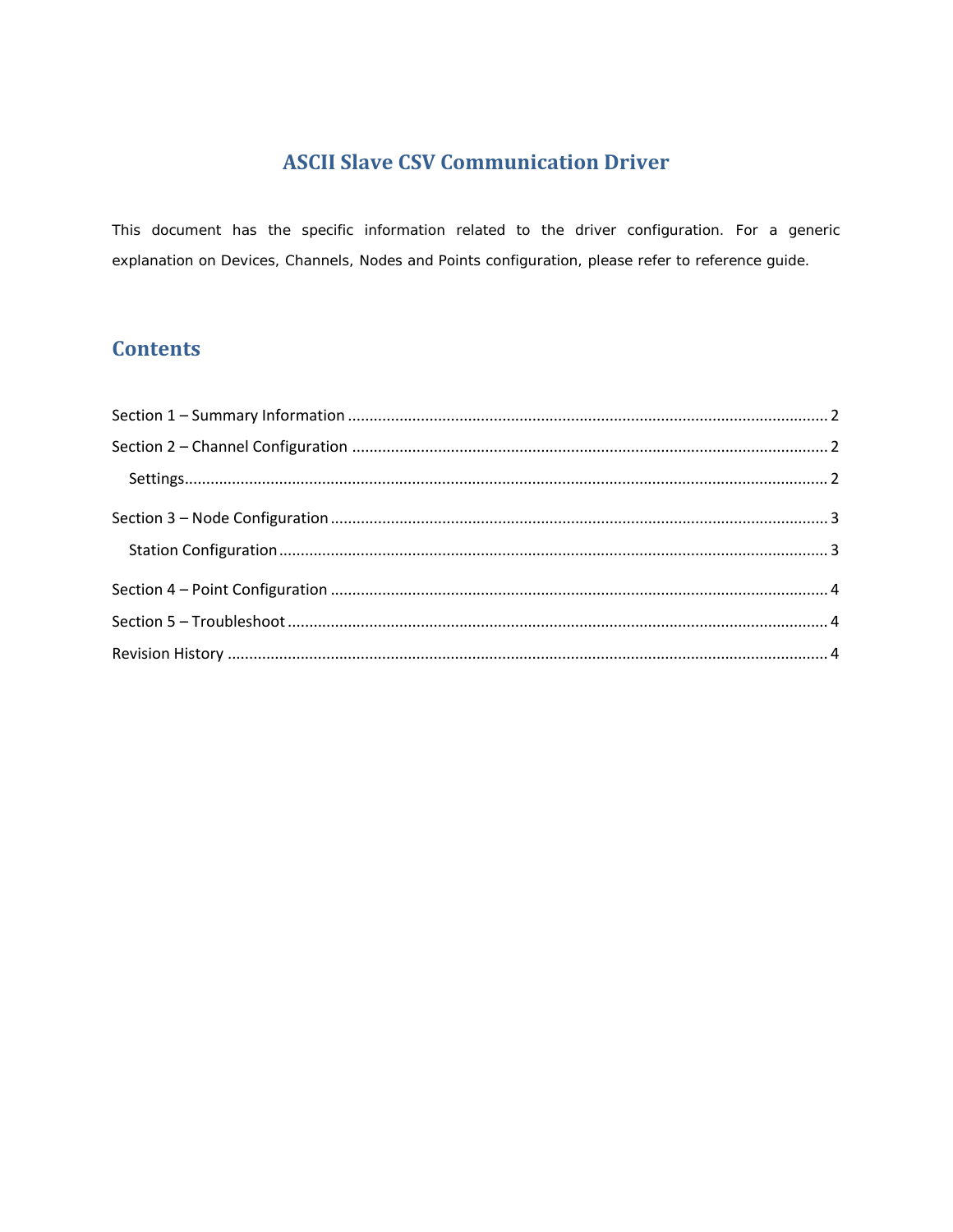### <span id="page-1-0"></span>**Section 1 – Summary Information**

**Communication Driver Name**: ASCII **Implementation DLL**: T.ProtocolDriver.ASCIISlaveCSV.dll **Protocol**: Generic ASCII **Interface**: TCP/IP **Description**: ASCII driver implements communication with any device using ASCII protocol on TCP/IP following the CSV format **PLC types supported:** Any PLC compatible with ASCII Protocol

# <span id="page-1-1"></span>**Section 2 – Channel Configuration**

#### <span id="page-1-2"></span>**Settings**

*AcceptUnsolicited* = must be set to enabled.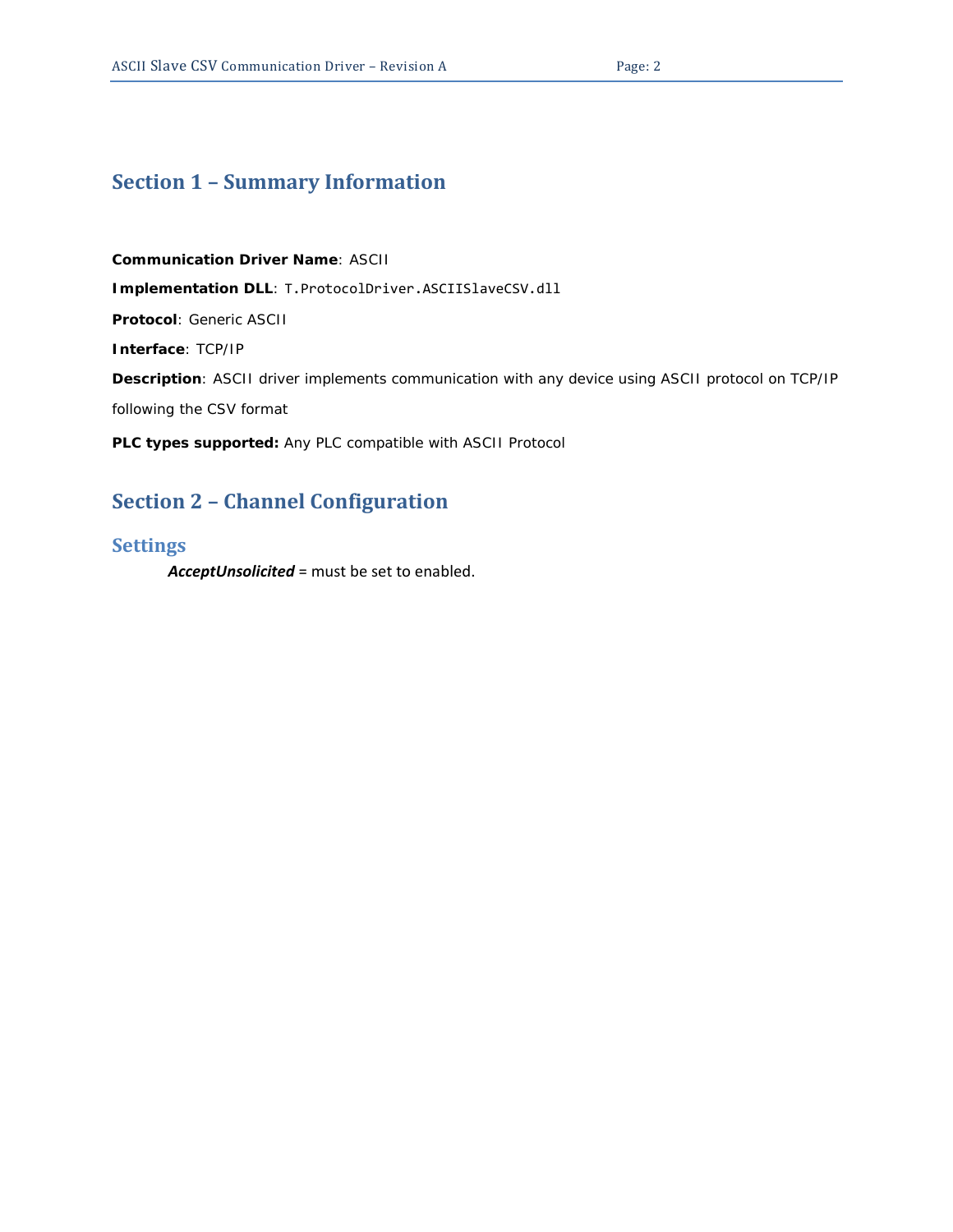# <span id="page-2-0"></span>**Section 3 – Node Configuration**

#### <span id="page-2-1"></span>**Station Configuration**

- Station syntax: <IP address> ; <Port number>

Where : <IP address> = IP address of the slave device in the ASCII network

< Port number > = TCP port where the slave device is listening (default is 10001)

Ex: 192.168.1.101 ; 10001